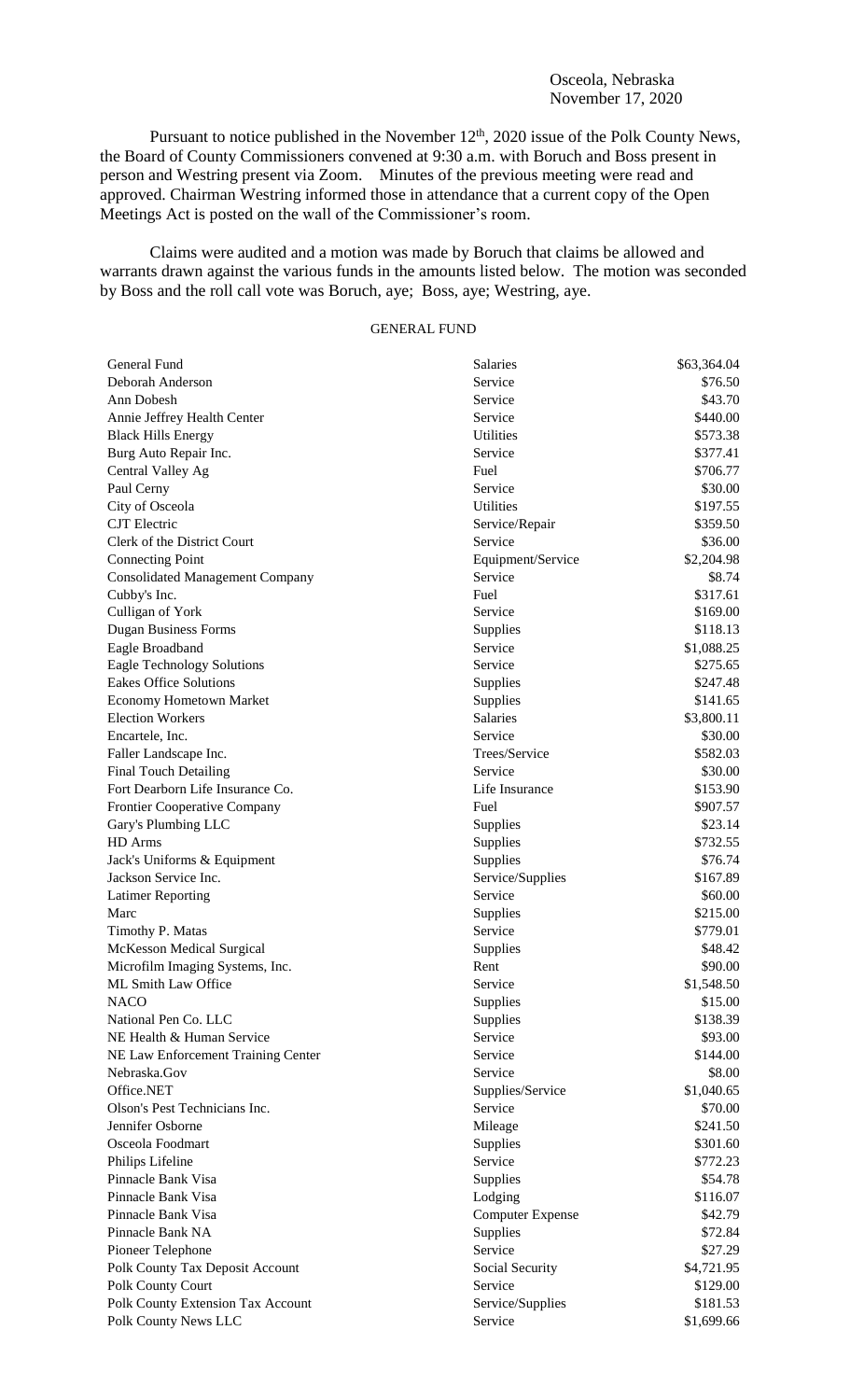| <b>Polk County Senior Services</b>       | Allotment        | \$61,000.00 |
|------------------------------------------|------------------|-------------|
| Polk Senior Center                       | Rent             | \$50.00     |
| <b>Rally Auto Parts</b>                  | <b>Supplies</b>  | \$17.35     |
| <b>Retirement Plan Division Ameritas</b> | Retirement       | \$4,332.78  |
| Salem Lutheran Church                    | Rent             | \$30.00     |
| Shelby Senior Center                     | Rent             | \$50.00     |
| Dorothy Snesrud                          | Service          | \$76.50     |
| <b>St Vincent Church</b>                 | Rent             | \$60.00     |
| Jaci Swantek                             | Mileage          | \$33.35     |
| <b>Thomson Reuters-West</b>              | <b>Supplies</b>  | \$4,545.57  |
| <b>Tooley Drug</b>                       | Supplies         | \$11.19     |
| Verizon Wireless                         | Service          | \$34.56     |
| VVS, Inc. Canteen                        | Supplies         | \$173.56    |
| Windstream Nebraska Inc.                 | Service          | \$995.16    |
| Darla Winslow                            | Reimbursement    | \$166.60    |
| <b>York News Times</b>                   | Service          | \$29.97     |
|                                          | <b>ROAD FUND</b> |             |
| Road                                     | <b>Salaries</b>  | \$26,760.90 |
| <b>Black Hills Energy</b>                | <b>Utilities</b> | \$135.37    |
| Allen D Bower                            | <b>Supplies</b>  | \$40.00     |
| Burg Auto Repair Inc.                    | Service/Supplies | \$698.98    |
| Central Valley AG                        | Fuel             | \$320.73    |

| <b>Polk County Senior Services</b>        | Allotment         | \$61,000.00 |
|-------------------------------------------|-------------------|-------------|
| Polk Senior Center                        | Rent              | \$50.00     |
| <b>Rally Auto Parts</b>                   | Supplies          | \$17.35     |
| <b>Retirement Plan Division Ameritas</b>  | Retirement        | \$4,332.78  |
| Salem Lutheran Church                     | Rent              | \$30.00     |
| <b>Shelby Senior Center</b>               | Rent              | \$50.00     |
| Dorothy Snesrud                           | Service           | \$76.50     |
| <b>St Vincent Church</b>                  | Rent              | \$60.00     |
| Jaci Swantek                              | Mileage           | \$33.35     |
| <b>Thomson Reuters-West</b>               | Supplies          | \$4,545.57  |
| <b>Tooley Drug</b>                        | Supplies          | \$11.19     |
| Verizon Wireless                          | Service           | \$34.56     |
| VVS, Inc. Canteen                         | Supplies          | \$173.56    |
| Windstream Nebraska Inc.                  | Service           | \$995.16    |
| Darla Winslow                             | Reimbursement     | \$166.60    |
| <b>York News Times</b>                    | Service           | \$29.97     |
|                                           | <b>ROAD FUND</b>  |             |
| Road                                      | Salaries          | \$26,760.90 |
| <b>Black Hills Energy</b>                 | <b>Utilities</b>  | \$135.37    |
| Allen D Bower                             | Supplies          | \$40.00     |
| Burg Auto Repair Inc.                     | Service/Supplies  | \$698.98    |
| <b>Central Valley AG</b>                  | Fuel              | \$320.73    |
| City of Osceola                           | Service/Supplies  | \$1,229.27  |
| Eagle Broadband                           | Service           | \$66.36     |
| <b>Ericson Cash Hardware</b>              | Supplies          | \$41.30     |
| <b>Extreme Glass</b>                      | Service           | \$183.44    |
| Fetrow Industries Inc.                    | Service           | \$345.00    |
| <b>Filter Care</b>                        | Supplies/Service  | \$86.95     |
| Fort Dearborn Life Insurance              | Life Insurance    | \$81.55     |
| <b>Frontier Cooperative Company</b>       | Fuel              | \$913.10    |
| <b>Garrett Tires &amp; Treads</b>         | Supplies          | \$807.90    |
| Gary's Plumbing LLC                       | Supplies          | \$45.20     |
| H <sub>2</sub> Equipment LLC              | Service           | \$705.47    |
| John Deere Financial                      | Service/Supplies  | \$399.89    |
| Medical Enterprises Inc.                  | Service           | \$75.00     |
| Nebraska Dept. of Transportation          | Service           | \$495.67    |
| NMC Exchange LLC                          | Service           | \$3,815.21  |
| Northside Inc.                            | Supplies          | \$415.69    |
| Osceola Food Mart                         | Supplies          | \$7.39      |
| Osceola Tire & Service                    | Service/Supplies  | \$358.97    |
| <b>Overland Ready Mixed</b>               | Gravel and Borrow | \$633.50    |
| Overland Sand & Gravel                    | Gravel and Borrow | \$4,426.29  |
| <b>Polk County Tax Deposit Account</b>    | Social Security   | \$2,011.27  |
| Polk Light & Water                        | <b>Utilities</b>  | \$90.82     |
| Pomp's Tire Service, Inc.                 | Supplies          | \$11,466.00 |
| <b>Rally Auto Parts</b>                   | Supplies/Service  | \$1,484.93  |
| <b>Retirement Plans Division Ameritas</b> | Retirement        | \$1,732.94  |
| Road Builders Machinery & Supply Co.      | Service           | \$1,273.14  |
| Sapp Bros. Petroleum, Inc.                | Supplies          | \$7,056.40  |
| Shelby Lumber Co. Inc.                    | Supplies          | \$51.38     |
| Verizon Wireless                          | Service           | \$64.28     |
| Village of Shelby                         | Utilities         | \$92.98     |
| Windstream Communications Inc.            | Service           | \$238.24    |
| Zee Medical Service                       | Supplies          | \$196.10    |
|                                           |                   |             |

## HIGHWAY BRIDGE BUYBACK PROGRAM FUND

| A&R Construction             | <b>Asphalt Overlay</b> | \$31,891.37 |  |  |
|------------------------------|------------------------|-------------|--|--|
| <b>SENIOR SERVICE FUND</b>   |                        |             |  |  |
| Eagle Broadband              | Service                | \$171.11    |  |  |
| <b>Midwest Covenant Home</b> | Service                | \$13,060.38 |  |  |

#### INHERITANCE TAX FUND

Sanford Health Service \$45.00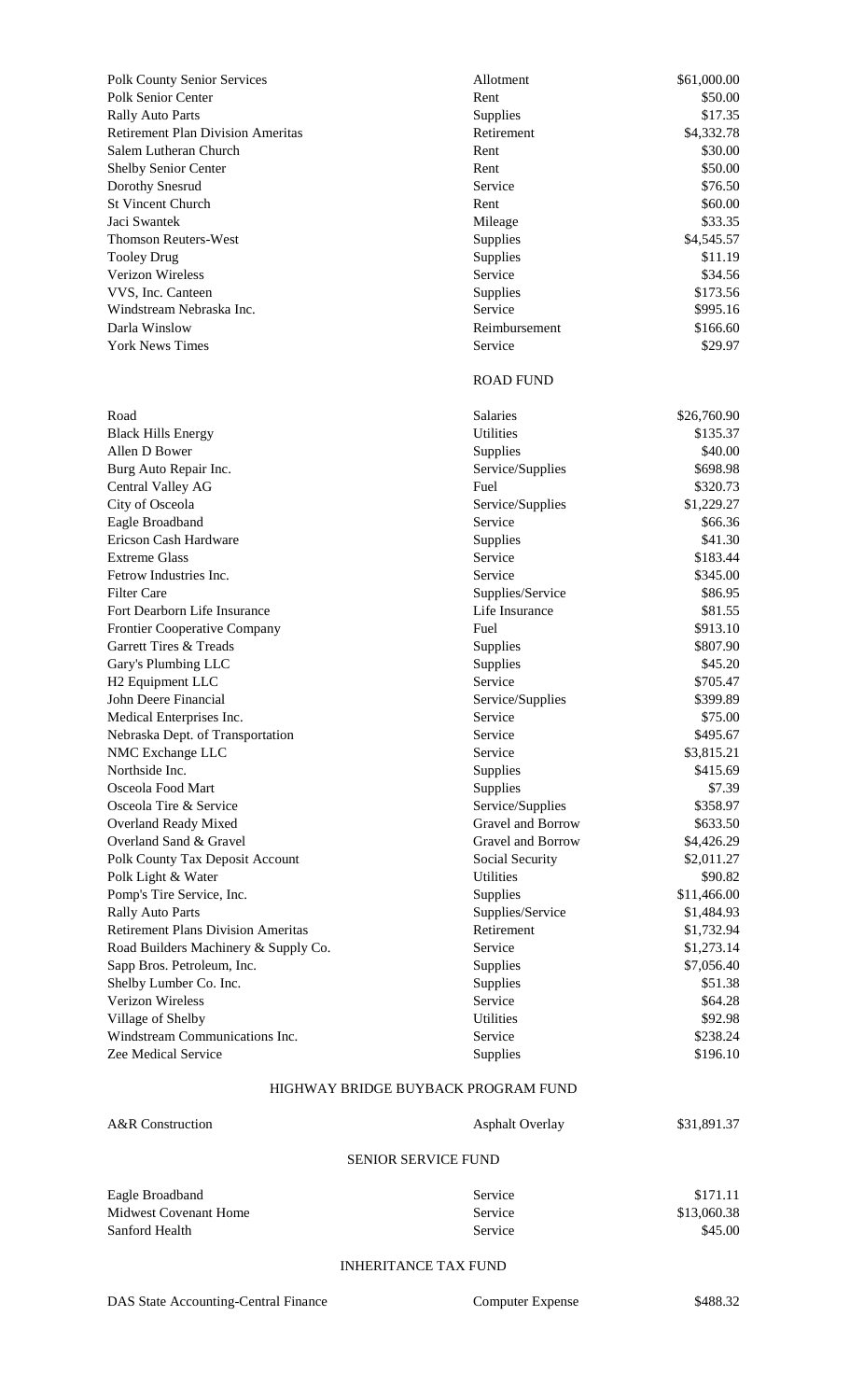| Windstream Nebraska Inc.            | Service                   | 983.97     |
|-------------------------------------|---------------------------|------------|
|                                     | <b>HIGHWAY BONDS FUND</b> |            |
| A & R Construction                  | <b>Asphalt Overlay</b>    | 137,256.79 |
| BOKF, NA                            | Interest                  | 21,310.00  |
|                                     | <b>WEED FUND</b>          |            |
| <b>Black Hills Energy</b>           | Fuels                     | \$52.72    |
| James Carlson                       | Reimbursement             | \$80.00    |
| City of Osceola                     | Service                   | 70.55      |
| <b>Frontier Cooperative Company</b> | Fuel                      | \$257.15   |
| Gary's Plumbing LLC                 | Supplies                  | \$54.92    |

The Board approved the collateral pledged by Polk County banks and held in custody by the County Treasurer.

Pinnacle Bank Visa **Service** \$149.95 Polk County Treasurer **Fees** \$20.00 Rally Auto Parts 541.50 Shelby Lumber Co. Inc. Service \$27.93

The following fees for the month of October were earned by the various offices and submitted to the County Treasurer. County Treasurer receipts show fees earned were credited to the appropriate county funds.

Jodie L. Roberts, Clerk of Dist. Court \$150.00

A motion was made by Boruch to sign the agreement with the Administrative Office of the Courts which combines the offices of the county and district courts and authorizes the Clerk Magistrate to perform the duties of the Clerk of the District Court. In return the County shall reimburse the Office of the Courts for half of the salary of the Clerk Magistrate. The motion was seconded by Boss and the roll call vote was Boruch, aye; Boss, aye; Westring, aye.

A motion was made by Boruch to transfer \$22,000 from the Inheritance Tax Fund to the Highway Bond Fund as budgeted. The motion was seconded by Westring and the roll call vote was Boruch, aye; Westring, aye; Boss, aye. The transfer was needed to make the interest payment on the bonds and will be repaid after the budgeted tax revenues are received.

A motion was made by Boruch to authorize the Sheriff to sign an agreement with The Bridge Behavorial Health to provide civil protective custody services for Polk County. The motion was seconded by Boss and the roll call vote was Boruch, aye; Boss, aye; Westring, aye.

A motion was made by Boss authorizing the Chairman to sign the agreement with the Nebraska Department of Transportation for Project No. NH-81-2(146). The agreement requests the County Surveyor to tie out and remonument the land monuments involved in the State's highway improvement project on Highway 92. The motion was seconded by Boruch and the roll call vote was Boss, aye; Boruch, aye; Westring, aye.

Assessor Cermak presented an agreement with Stanard Appraisal Services Inc. for the review of the commercial property in Polk County. A motion was made by Westring to approve the contract and to authorize the Vice Chairman to sign the same as presented. The motion was seconded by Boss and the roll call vote was Westring, aye; Boss, aye; Boruch, aye.

Sheriff Ladwig and County Attorney Colling reviewed with the Board the proposed interlocal agreement for emergency communication and 911 dispatch services with the Columbus/Platte County Joint Communications Center. Action on the agreement was tabled until Stacen Gross, the consultant for the project, has reviewed the document and made his recommendations.

A motion was made by Boruch to accept Application for Payment No. 5 for the Polk North Project and authorize the Vice Chairman to sign the document. The motion was seconded by Westring and the roll call vote was Boruch, aye; Westring, aye; Boss, aye.